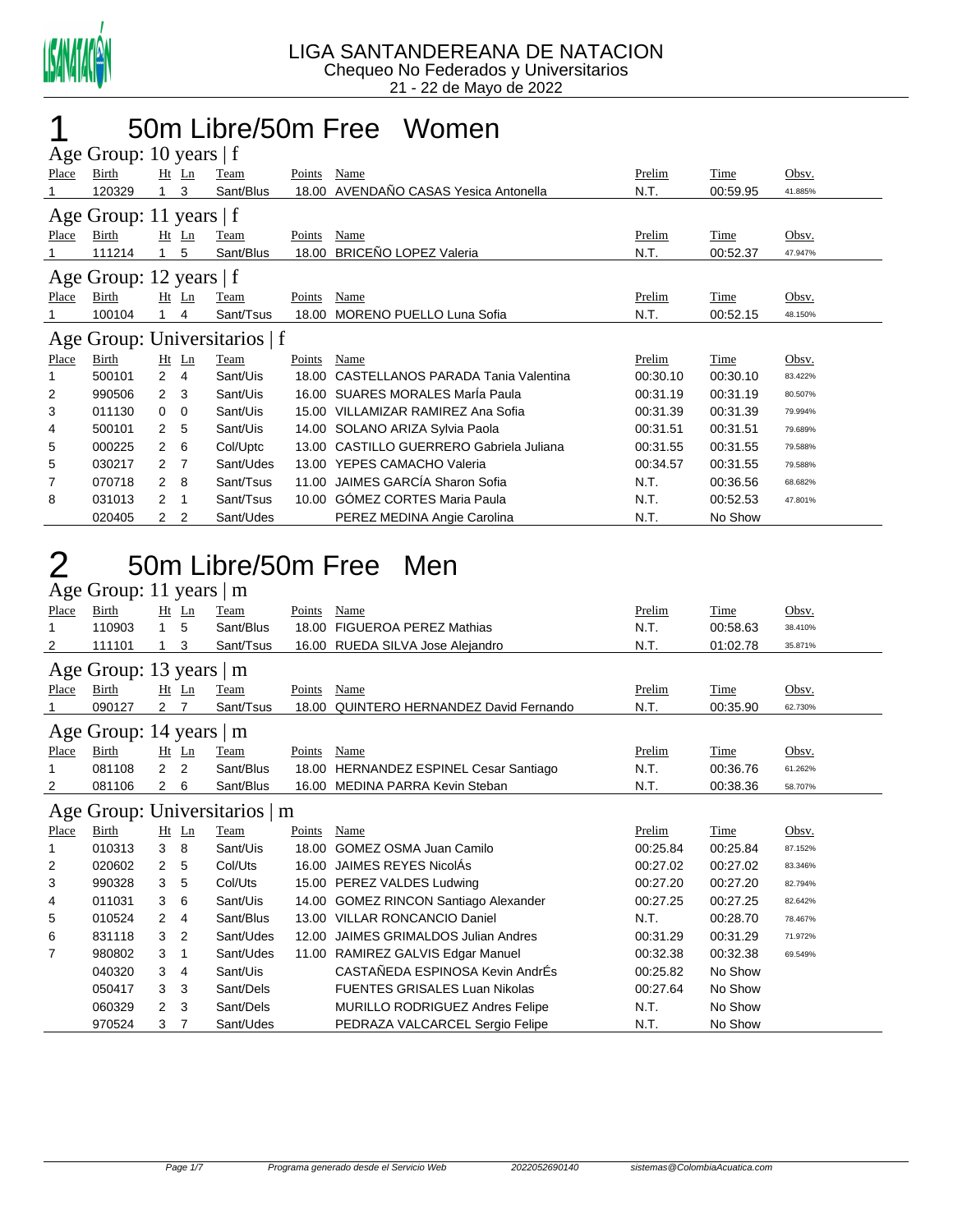

# 3 200m Comb.Ind/200m Medley Women

|       | Age Group: Universitarios   f |     |       |          |        |                               |               |         |              |  |  |  |  |
|-------|-------------------------------|-----|-------|----------|--------|-------------------------------|---------------|---------|--------------|--|--|--|--|
| Place | Birth                         |     | Ht Ln | Team     | Points | Name                          | <b>Prelim</b> | Time    | <u>Obsv.</u> |  |  |  |  |
|       | 010726                        |     |       | Sant/Uis |        | PINEDA BALLESTEROS Gabriela   | N.T.          | No Show |              |  |  |  |  |
|       | 020113                        | 1 5 |       | Sant/Uis |        | SANCHEZ MENDEZ Lizeth Daniela | N.T           | No Show |              |  |  |  |  |

## 4 200m Comb.Ind/200m Medley Men

|          | Age Group: Universitarios   m |             |       |           |        |                                |          |          |         |  |  |  |  |
|----------|-------------------------------|-------------|-------|-----------|--------|--------------------------------|----------|----------|---------|--|--|--|--|
| Place    | <b>Birth</b>                  |             | Ht Ln | Team      | Points | Name                           | Prelim   | Time     | Obsv.   |  |  |  |  |
| $\Omega$ | 010419                        | $1 \quad 4$ |       | Sant/Blus |        | RUEDA CHACON David AndrEs      | N.T.     | No Show  |         |  |  |  |  |
|          | 050915                        | 1 5         |       | Sant/Uis  |        | 18.00 JAIMES CASTRO Juan David | 02:44.65 | 02:44.65 | 73.222% |  |  |  |  |

# 5 50m Mariposa/50m Fly Women

| Age Group: 10 years   f       |        |          |              |           |        |                                         |          |          |         |  |  |  |  |
|-------------------------------|--------|----------|--------------|-----------|--------|-----------------------------------------|----------|----------|---------|--|--|--|--|
| Place                         | Birth  |          | $Ht$ Ln      | Team      | Points | Name                                    | Prelim   | Time     | Obsv.   |  |  |  |  |
|                               | 120329 |          | 2            | Sant/Blus |        | 18.00 AVENDAÑO CASAS Yesica Antonella   | N.T.     | 01:20.95 | 33.033% |  |  |  |  |
| Age Group: 11 years $ f $     |        |          |              |           |        |                                         |          |          |         |  |  |  |  |
| Place                         | Birth  |          | $Ht$ Ln      | Team      | Points | Name                                    | Prelim   | Time     | Obsv.   |  |  |  |  |
|                               | 111214 |          | 6            | Sant/Blus | 18.00  | BRICEÑO LOPEZ Valeria                   | N.T.     | 01:11.70 | 37.294% |  |  |  |  |
| Age Group: Universitarios   f |        |          |              |           |        |                                         |          |          |         |  |  |  |  |
|                               |        |          |              |           |        |                                         |          |          |         |  |  |  |  |
| Place                         | Birth  |          | <u>Ht Ln</u> | Team      | Points | Name                                    | Prelim   | Time     | Obsv.   |  |  |  |  |
| 1                             | 000604 |          | 4            | Sant/Uis  |        | 18.00 SANTANDER CARRILLO Diana Carolina | 00:31.95 | 00:31.95 | 83.693% |  |  |  |  |
| 2                             | 010726 |          | 5            | Sant/Uis  |        | 16.00 PINEDA BALLESTEROS Gabriela       | 00:32.15 | 00:32.15 | 83.173% |  |  |  |  |
| 3                             | 020113 | $\Omega$ | $\Omega$     | Sant/Uis  |        | 15.00 SÁNCHEZ MENDEZ Lizeth Daniela     | 00:32.48 | 00:32.48 | 82.328% |  |  |  |  |

# 6 50m Mariposa/50m Fly Men

| Age Group: 11 years $ m $ |                               |                |         |                               |        |                                         |          |             |         |  |  |  |  |
|---------------------------|-------------------------------|----------------|---------|-------------------------------|--------|-----------------------------------------|----------|-------------|---------|--|--|--|--|
| Place                     | Birth                         |                | $Ht$ Ln | Team                          | Points | Name                                    | Prelim   | <b>Time</b> | Obsv.   |  |  |  |  |
|                           | 110903                        | 1              | 7       | Sant/Blus                     | 18.00  | <b>FIGUEROA PEREZ Mathias</b>           | N.T.     | 01:11.24    | 33.675% |  |  |  |  |
|                           | Age Group: 13 years   m       |                |         |                               |        |                                         |          |             |         |  |  |  |  |
| Place                     | Birth                         |                | $Ht$ Ln | Team                          | Points | Name                                    | Prelim   | <b>Time</b> | Obsv.   |  |  |  |  |
|                           | 090127                        |                | 2       | Sant/Tsus                     | 18.00  | QUINTERO HERNANDEZ David Fernando       | N.T.     | 00:45.40    | 52.841% |  |  |  |  |
|                           | Age Group: 14 years $\vert$ m |                |         |                               |        |                                         |          |             |         |  |  |  |  |
| Place                     | <b>Birth</b>                  |                | $Ht$ Ln | Team                          | Points | Name                                    | Prelim   | Time        | Obsv.   |  |  |  |  |
|                           | 081108                        | 1              | 6       | Sant/Blus                     | 18.00  | <b>HERNANDEZ ESPINEL Cesar Santiago</b> | N.T.     | 00:55.66    | 43.101% |  |  |  |  |
| 2                         | 081106                        |                | 3       | Sant/Blus                     |        | 16.00 MEDINA PARRA Kevin Steban         | N.T.     | 01:06.74    | 35.945% |  |  |  |  |
|                           |                               |                |         | Age Group: Universitarios   m |        |                                         |          |             |         |  |  |  |  |
| Place                     | <b>Birth</b>                  |                | $Ht$ Ln | Team                          | Points | Name                                    | Prelim   | Time        | Obsv.   |  |  |  |  |
| 0                         | 010603                        | $\overline{2}$ | -8      | Col/Uts                       |        | <b>VERA GUTIERREZ Kevin Stiven</b>      | N.T.     | No Show     |         |  |  |  |  |
| -1                        | 010313                        | 2              | 2       | Sant/Uis                      | 18.00  | <b>GOMEZ OSMA Juan Camilo</b>           | 00:27.77 | 00:27.77    | 86.388% |  |  |  |  |
| 2                         | 990328                        | $\mathbf{2}$   | 5       | Col/Uts                       | 16.00  | PEREZ VALDES Ludwing                    | 00:28.18 | 00:29.15    | 82.298% |  |  |  |  |
| 3                         | 010419                        | 2              | - 7     | Sant/Blus                     | 15.00  | RUEDA CHACON David AndrÉs               | 00:29.20 | 00:29.20    | 82.158% |  |  |  |  |
| 4                         | 020525                        | $\mathbf{1}$   | 4       | Sant/Uis                      | 14.00  | CHAVARRO DIAZ Alejandro Jose            | 00:32.73 | 00:32.73    | 73.297% |  |  |  |  |
| 5                         | 010524                        | 2              | -1      | Sant/Blus                     | 13.00  | <b>VILLAR RONCANCIO Daniel</b>          | N.T.     | 00:34.08    | 70.393% |  |  |  |  |
|                           | 040320                        | 2              | 4       | Sant/Uis                      |        | CASTAÑEDA ESPINOSA Kevin AndrÉs         | 00:27.94 | No Show     |         |  |  |  |  |
|                           | 050417                        | 2              | 3       | Sant/Dels                     |        | <b>FUENTES GRISALES Luan Nikolas</b>    | 00:30.07 | No Show     |         |  |  |  |  |
|                           | 060329                        | 1              | 5       | Sant/Dels                     |        | <b>MURILLO RODRIGUEZ Andres Felipe</b>  | N.T.     | No Show     |         |  |  |  |  |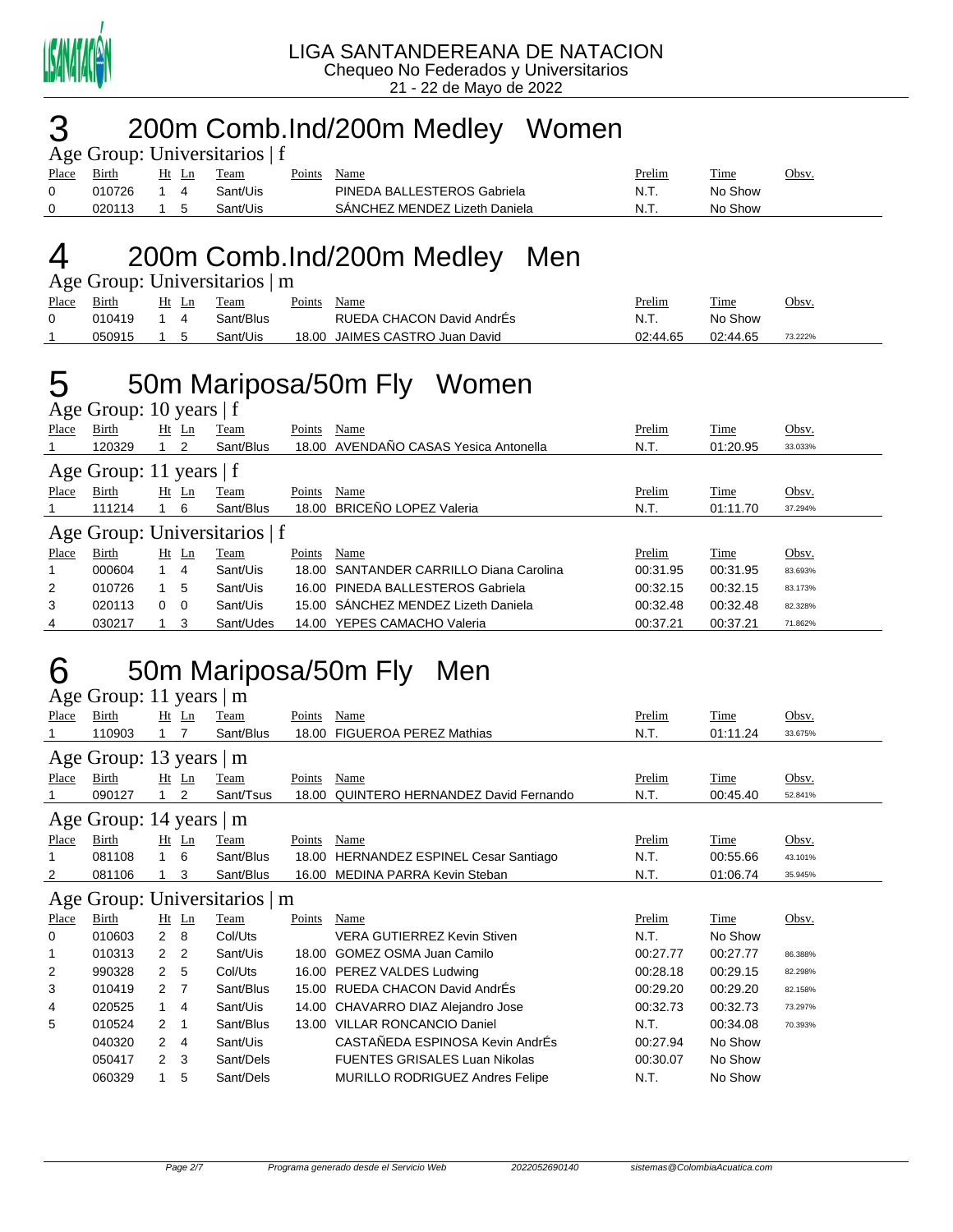

#### LIGA SANTANDEREANA DE NATACION

Chequeo No Federados y Universitarios

21 - 22 de Mayo de 2022

|        |           |           | Continuing Event: 6 50m Mariposa/50m Fly Age Group: UNIVERSITARIOS   M |      |         |  |
|--------|-----------|-----------|------------------------------------------------------------------------|------|---------|--|
| 970524 | $\sim 26$ | Sant/Udes | PEDRAZA VALCARCEL Sergio Felipe                                        | N.T. | No Show |  |

# 8 100m Espalda/100m Back Men

Age Group: Universitarios | m

| Place | Birth  |             | Ht Ln | Team     | Points | Name                                  | <u>Prelim</u> | Time     | <u>Obsv.</u> |
|-------|--------|-------------|-------|----------|--------|---------------------------------------|---------------|----------|--------------|
|       | 011031 | 1 5         |       | Sant/Uis |        | 18.00 GOMEZ RINCON Santiago Alexander | 01:13.37      | 01:14.07 | 74.092%      |
| 2     | 020602 | $1 \quad 3$ |       | Col/Uts  |        | 16.00 JAIMES REYES NicolÁs            | 01:16.60      | 01:16.60 | 71.645%      |
|       | 031116 |             |       | Sant/Uis |        | MUJICA SANCHEZ Carlos Santiago        | 01:04.66      | No Show  |              |

#### 9 200m Pecho/200m Breast Women

Age Group: Universitarios | f

| Place | $\sim$ .<br>Birth | H١<br>Ln | eam      | Points | Name                                       | Prelim            | m.<br>Time | Obsv    |
|-------|-------------------|----------|----------|--------|--------------------------------------------|-------------------|------------|---------|
|       | 020113            |          | iant/Uis | 18.00  | MENDEZ '<br>CHEZ<br>Lizeth Daniela<br>3ANC | 02.59 Z<br>uJ.JZ. | 03:52.     | 35.833% |
|       |                   |          |          |        |                                            |                   |            |         |

#### 10 200m Pecho/200m Breast Men

Age Group: Universitarios | m

|       |        | Ht |              |          |        |                                   |          |          |              |
|-------|--------|----|--------------|----------|--------|-----------------------------------|----------|----------|--------------|
| Place | Birth  |    | -Ln          | Team     | Points | Name                              | Prelim   | Time     | <u>Obsv.</u> |
|       | 990928 |    | $\mathbf{r}$ | Col/Uts  |        | 18.00 LAYTON NINO Juan Jose       | 02:58.84 | 03:02.80 | 72.002%      |
|       | 991111 |    |              | Sant/Uis |        | 16.00 ALVAREZ GRIMALDOS Luis Jose | 03:19.75 | 03:19.75 | 65.892%      |
|       | 040904 |    |              | Sant/Uis |        | <b>GOMEZ OSMA Carlos Jose</b>     | 02:33.66 | No Show  |              |
|       |        |    |              |          |        |                                   |          |          |              |

## 13 100m Libre/100m Free Women

| Age Group: 10 years   f   |                         |              |                |                               |        |                                    |          |             |         |  |  |  |
|---------------------------|-------------------------|--------------|----------------|-------------------------------|--------|------------------------------------|----------|-------------|---------|--|--|--|
| Place                     | Birth                   |              | $Ht$ Ln        | Team                          | Points | Name                               | Prelim   | Time        | Obsv.   |  |  |  |
|                           | 120329                  |              | 8              | Sant/Blus                     | 18.00  | AVENDAÑO CASAS Yesica Antonella    | N.T.     | 02:05.80    | 43.887% |  |  |  |
| Age Group: 11 years $ f $ |                         |              |                |                               |        |                                    |          |             |         |  |  |  |
| Place                     | Birth                   |              | $Ht$ Ln        | Team                          | Points | Name                               | Prelim   | <b>Time</b> | Obsv.   |  |  |  |
|                           | 111214                  |              |                | Sant/Blus                     | 18.00  | BRICEÑO LOPEZ Valeria              | N.T.     | 01:56.63    | 47.338% |  |  |  |
|                           | Age Group: 12 years   f |              |                |                               |        |                                    |          |             |         |  |  |  |
| Place                     | Birth                   |              | $Ht$ Ln        | Team                          | Points | Name                               | Prelim   | Time        | Obsv.   |  |  |  |
|                           | 100104                  |              |                | Sant/Tsus                     | 18.00  | MORENO PUELLO Luna Sofia           | N.T.     | 02:04.38    | 44.388% |  |  |  |
|                           |                         |              |                | Age Group: Universitarios   f |        |                                    |          |             |         |  |  |  |
| Place                     | Birth                   |              | $Ht$ Ln        | Team                          | Points | Name                               | Prelim   | Time        | Obsv.   |  |  |  |
|                           | 500101                  | 1            | $\overline{4}$ | Sant/Uis                      | 18.00  | CASTELLANOS PARADA Tania Valentina | 01:04.79 | 01:04.79    | 85.214% |  |  |  |
| 2                         | 000604                  | $\mathbf{1}$ | -3             | Sant/Uis                      | 16.00  | SANTANDER CARRILLO Diana Carolina  | 01:07.29 | 01:07.29    | 82.048% |  |  |  |
| 3                         | 990506                  |              | -5             | Sant/Uis                      |        | 15.00 SUARES MORALES Maria Paula   | 01:08.93 | 01:08.93    | 80.096% |  |  |  |
| 4                         | 031013                  |              | 2              | Sant/Tsus                     |        | 14.00 GÓMEZ CORTES Maria Paula     | N.T.     | 01:58.46    | 46.606% |  |  |  |
|                           | 030217                  |              | 6              | Sant/Udes                     |        | YEPES CAMACHO Valeria              | N.T.     | No Show     |         |  |  |  |

# 14 100m Libre/100m Free Men

#### Age Group: 11 years | m

| Place | Birth  | Ht | eam       | Points | Name                         | Prelim | Time     | Obsv.   |
|-------|--------|----|-----------|--------|------------------------------|--------|----------|---------|
|       | 110903 |    | Sant/Blus |        | 18.00 FIGUEROA PEREZ Mathias | N.T.   | 02:08.58 | 39.089% |
|       | 111101 |    | Sant/Tsus | 16.00  | RUEDA SILVA Jose Aleiandro   | N.T.   | 02:16.94 | 36.702% |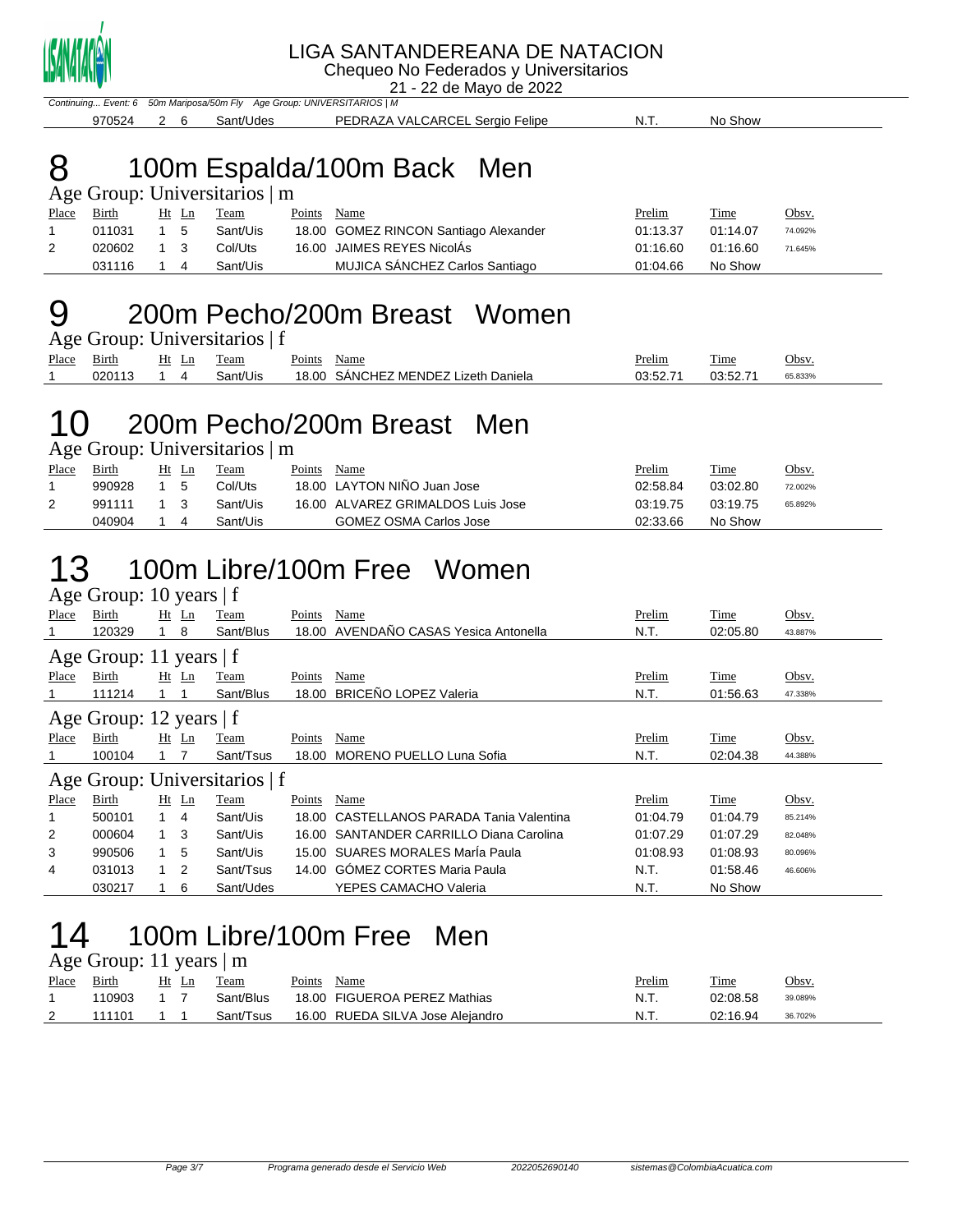

#### 14 100m Libre/100m Free Men Age Group: 14 years | m

|                | $T_{\rm A}$ Oroup. It years $\rm \mu m$ |                  |                |                               |        |                                        |          |          |         |
|----------------|-----------------------------------------|------------------|----------------|-------------------------------|--------|----------------------------------------|----------|----------|---------|
| Place          | Birth                                   |                  | $Ht$ Ln        | Team                          | Points | Name                                   | Prelim   | Time     | Obsv.   |
|                | 081108                                  |                  | - 6            | Sant/Blus                     |        | 18.00 HERNANDEZ ESPINEL Cesar Santiago | N.T.     | 01:24.10 | 59.762% |
| 2              | 081106                                  |                  | 3              | Sant/Blus                     |        | 16.00 MEDINA PARRA Kevin Steban        | N.T.     | 01:38.83 | 50.855% |
|                |                                         |                  |                | Age Group: Universitarios   m |        |                                        |          |          |         |
| Place          | Birth                                   |                  | $Ht$ Ln        | Team                          | Points | Name                                   | Prelim   | Time     | Obsv.   |
| 1              | 020602                                  | 1.               | 4              | Col/Uts                       |        | 18.00 JAIMES REYES NicolÁs             | 00:59.53 | 00:59.53 | 84.428% |
| $\overline{2}$ | 010313                                  | $2 \overline{7}$ |                | Sant/Uis                      |        | 16.00 GOMEZ OSMA Juan Camilo           | 00:59.56 | 00:59.56 | 84.385% |
| 3              | 011031                                  | $2 \quad 8$      |                | Sant/Uis                      |        | 15.00 GOMEZ RINCON Santiago Alexander  | 00:59.57 | 00:59.57 | 84.371% |
| 4              | 500101                                  | $2 \quad 3$      |                | Col/Uts                       |        | 14.00 CASTILLO PALACIOS Julian         | 01:00.56 | 01:00.56 | 82.992% |
| 5              | 050417                                  | 2 <sub>5</sub>   |                | Sant/Dels                     |        | 13.00 FUENTES GRISALES Luan Nikolas    | 01:00.94 | 01:01.38 | 81.883% |
| 6              | 010524                                  | 2                | $\overline{1}$ | Sant/Blus                     |        | 12.00 VILLAR RONCANCIO Daniel          | N.T.     | 01:05.10 | 77.204% |
| 7              | 980802                                  | 2 <sub>2</sub>   |                | Sant/Udes                     |        | 11.00 RAMIREZ GALVIS Edgar Manuel      | 01:18.49 | 01:18.49 | 64.034% |
| 8              | 060329                                  | $\mathbf{1}$     | 5              | Sant/Dels                     |        | 10.00 MURILLO RODRIGUEZ Andres Felipe  | N.T.     | 01:19.23 | 63.436% |
|                | 040320                                  | 2                | 4              | Sant/Uis                      |        | CASTAÑEDA ESPINOSA Kevin AndrÉs        | 00:57.80 | No Show  |         |
|                | 970524                                  | $\mathbf{2}$     | - 6            | Sant/Udes                     |        | PEDRAZA VALCARCEL Sergio Felipe        | N.T.     | No Show  |         |
|                |                                         |                  |                |                               |        |                                        |          |          |         |

# 17 50m Espalda/50m Back Women

|                           | Age Group: 10 years $ f $ |    |         |                               |        |                                       |          |             |         |  |  |  |  |
|---------------------------|---------------------------|----|---------|-------------------------------|--------|---------------------------------------|----------|-------------|---------|--|--|--|--|
| Place                     | <b>Birth</b>              | Ht | Ln      | <u>Team</u>                   | Points | Name                                  | Prelim   | <b>Time</b> | Obsv.   |  |  |  |  |
|                           | 120329                    |    |         | Sant/Blus                     |        | 18.00 AVENDAÑO CASAS Yesica Antonella | N.T.     | 01:05.41    | 42.975% |  |  |  |  |
| Age Group: 11 years $ f $ |                           |    |         |                               |        |                                       |          |             |         |  |  |  |  |
| Place                     | Birth                     |    | $Ht$ Ln | Team                          | Points | Name                                  | Prelim   | Time        | Obsv.   |  |  |  |  |
|                           | 111214                    |    | -6      | Sant/Blus                     | 18.00  | BRICEÑO LOPEZ Valeria                 | N.T.     | 01:14.87    | 37.545% |  |  |  |  |
|                           |                           |    |         | Age Group: Universitarios   f |        |                                       |          |             |         |  |  |  |  |
| Place                     | Birth                     |    | $Ht$ Ln | Team                          | Points | Name                                  | Prelim   | Time        | Obsv.   |  |  |  |  |
| $\Omega$                  | 020405                    |    | 5       | Sant/Udes                     |        | PEREZ MEDINA Angie Carolina           | N.T.     | No Show     |         |  |  |  |  |
| 1                         | 500101                    |    | 4       | Sant/Uis                      |        | 18.00 SOLANO ARIZA Sylvia Paola       | 00:35.98 | 00:35.98    | 78.127% |  |  |  |  |
| 2                         | 031013                    |    | 3       | Sant/Tsus                     |        | 16.00 GÓMEZ CORTES Maria Paula        | N.T.     | 01:05.59    | 42.857% |  |  |  |  |

# 18 50m Espalda/50m Back Men

|                               | Age Group: 11 years<br>m |                |                |           |        |                                         |          |          |         |  |  |  |
|-------------------------------|--------------------------|----------------|----------------|-----------|--------|-----------------------------------------|----------|----------|---------|--|--|--|
| Place                         | Birth                    | Ht             | Ln             | Team      | Points | Name                                    | Prelim   | Time     | Obsv.   |  |  |  |
|                               | 110903                   |                | 6              | Sant/Blus | 18.00  | <b>FIGUEROA PEREZ Mathias</b>           | N.T.     | 01:00.27 | 42.658% |  |  |  |
| Age Group: 14 years   m       |                          |                |                |           |        |                                         |          |          |         |  |  |  |
| Place                         | Birth                    |                | $Ht$ Ln        | Team      | Points | Name                                    | Prelim   | Time     | Obsv.   |  |  |  |
|                               | 081108                   |                | 5              | Sant/Blus | 18.00  | <b>HERNANDEZ ESPINEL Cesar Santiago</b> | N.T.     | 00:47.10 | 54.586% |  |  |  |
| 2                             | 081106                   |                | 4              | Sant/Blus |        | 16.00 MEDINA PARRA Kevin Steban         | N.T.     | 00:54.75 | 46.959% |  |  |  |
| Age Group: Universitarios   m |                          |                |                |           |        |                                         |          |          |         |  |  |  |
| Place                         | Birth                    |                | $Ht$ Ln        | Team      | Points | Name                                    | Prelim   | Time     | Obsv.   |  |  |  |
| 0                             | 010603                   | $2 \quad 8$    |                | Col/Uts   |        | <b>VERA GUTIERREZ Kevin Stiven</b>      | N.T.     | No Show  |         |  |  |  |
|                               | 010313                   | 2 <sub>7</sub> |                | Sant/Uis  | 18.00  | <b>GOMEZ OSMA Juan Camilo</b>           | 00:31.16 | 00:31.16 | 82.510% |  |  |  |
| 2                             | 500101                   | $2\quad 6$     |                | Col/Uts   |        | 16.00 CASTILLO PALACIOS Julian          | 00:31.35 | 00:31.35 | 82.010% |  |  |  |
| 3                             | 970524                   | $\mathbf{2}$   | $\overline{2}$ | Sant/Udes |        | 15.00 PEDRAZA VALCARCEL Sergio Felipe   | 00:33.31 | 00:33.31 | 77.184% |  |  |  |
| 4                             | 010524                   | $\overline{2}$ | 1              | Sant/Blus | 14.00  | <b>VILLAR RONCANCIO Daniel</b>          | N.T.     | 00:36.36 | 70.710% |  |  |  |
|                               | 040320                   | 2              | 5              | Sant/Uis  |        | CASTAÑEDA ESPINOSA Kevin AndrÉs         | 00:30.93 | No Show  |         |  |  |  |
|                               | 050417                   | 2              | 3              | Sant/Dels |        | <b>FUENTES GRISALES Luan Nikolas</b>    | 00:33.80 | No Show  |         |  |  |  |
|                               | 031116                   | $\overline{2}$ | 4              | Sant/Uis  |        | MUJICA SÁNCHEZ Carlos Santiago          | 00:30.04 | No Show  |         |  |  |  |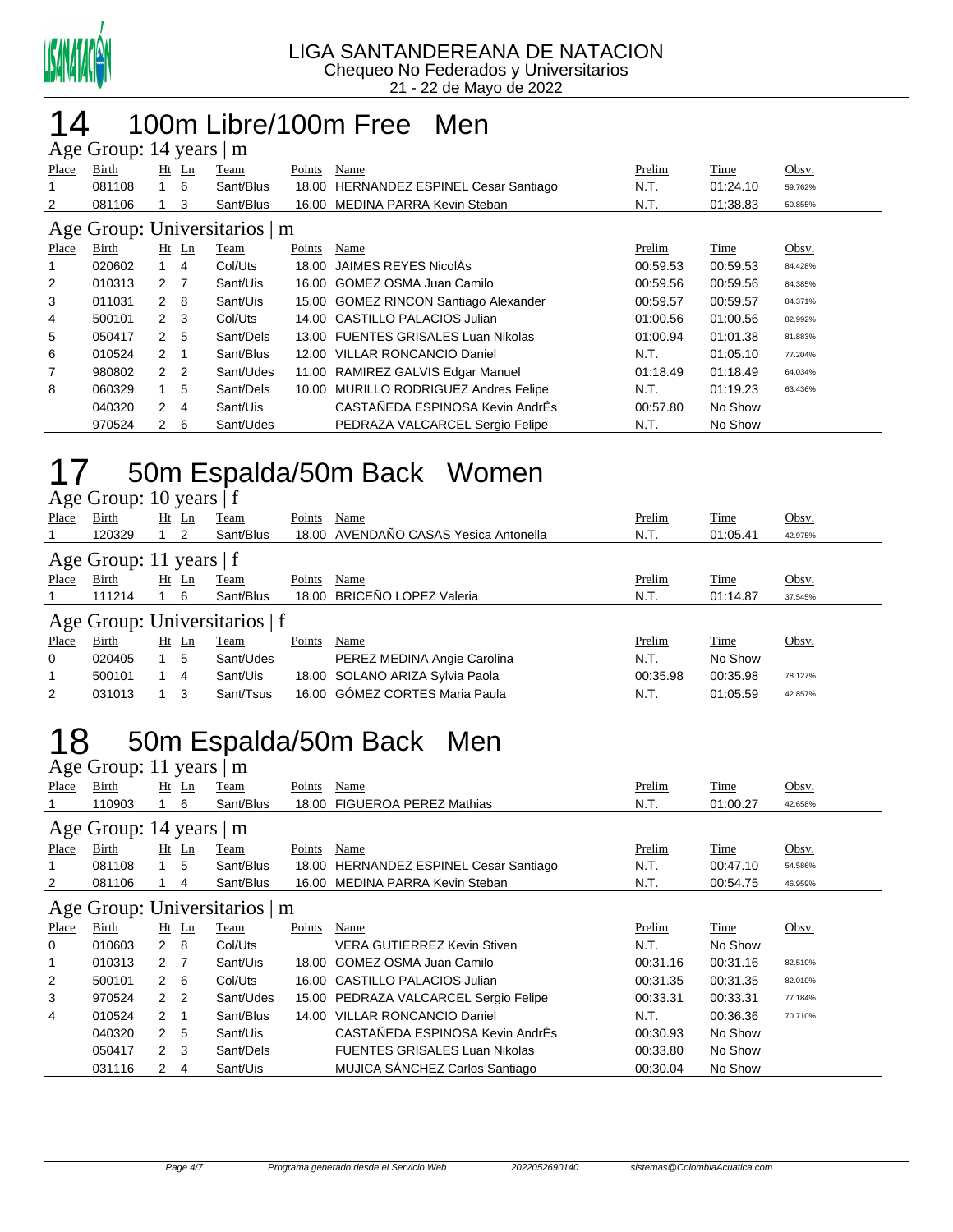

### 19 100m Pecho/100m Breast Women

| Age Group: 12 years $ f $ |                                 |    |                |           |        |                                          |          |             |         |  |  |  |
|---------------------------|---------------------------------|----|----------------|-----------|--------|------------------------------------------|----------|-------------|---------|--|--|--|
| Place                     | Birth                           |    | Ht Ln          | Team      | Points | Name                                     | Prelim   | Time        | Obsv.   |  |  |  |
|                           | 100104                          |    | - 3            | Sant/Tsus |        | 18.00 MORENO PUELLO Luna Sofia           | N.T.     | 02:42.76    | 43.051% |  |  |  |
|                           | Age Group: Universitarios $ f $ |    |                |           |        |                                          |          |             |         |  |  |  |
| Place                     | <b>Birth</b>                    | Ht | $\mathbf{L}$ n | Team      | Points | Name                                     | Prelim   | <u>Time</u> | Obsv.   |  |  |  |
|                           | 000225                          |    | -4             | Col/Uptc  |        | 18.00 CASTILLO GUERRERO Gabriela Juliana | 01:24.87 | 01:24.87    | 82.562% |  |  |  |
| 2                         | 020113                          |    | 5              | Sant/Uis  |        | 16.00 SÁNCHEZ MENDEZ Lizeth Daniela      | 01:48.35 | 01:48.35    | 64.670% |  |  |  |

### 20 100m Pecho/100m Breast Men

| Age Group: 11 years   m |  |  |
|-------------------------|--|--|
|-------------------------|--|--|

| ັ                             |              |  |         |           |        |                                       |          |          |         |  |  |
|-------------------------------|--------------|--|---------|-----------|--------|---------------------------------------|----------|----------|---------|--|--|
| Place                         | Birth        |  | $Ht$ Ln | Team      | Points | Name                                  | Prelim   | Time     | Obsv.   |  |  |
|                               | 111101       |  |         | Sant/Tsus |        | 18.00 RUEDA SILVA Jose Alejandro      | N.T.     | 02:39.40 | 37.597% |  |  |
| Age Group: Universitarios   m |              |  |         |           |        |                                       |          |          |         |  |  |
| Place                         | <b>Birth</b> |  | Ht Ln   | Team      | Points | Name                                  | Prelim   | Time     | Obsv.   |  |  |
|                               | 990928       |  | 5       | Col/Uts   |        | 18.00 LAYTON NIÑO Juan Jose           | 01:16.16 | 01:16.16 | 78.690% |  |  |
| 2                             | 991111       |  | - 6     | Sant/Uis  |        | 16.00 ALVAREZ GRIMALDOS Luis Jose     | 01:27.68 | 01:27.68 | 68.351% |  |  |
| 3                             | 831118       |  | -3      | Sant/Udes |        | 15.00 JAIMES GRIMALDOS Julian Andres  | 01:30.04 | 01:30.04 | 66.559% |  |  |
| 4                             | 060329       |  | - 2     | Sant/Dels |        | 14.00 MURILLO RODRIGUEZ Andres Felipe | N.T.     | 01:43.55 | 57.875% |  |  |
|                               | 040904       |  | 4       | Sant/Uis  |        | <b>GOMEZ OSMA Carlos Jose</b>         | 01:09.93 | No Show  |         |  |  |

# 22 200m Mariposa/200m Fly Men

| Age Group: Universitarios   m |  |
|-------------------------------|--|
|-------------------------------|--|

| Place | $-$<br>31rtn | H١ | eam     | oints'<br>Name                                        | Prelim          | rent for<br>l'ime | <b>Obsy.</b> |
|-------|--------------|----|---------|-------------------------------------------------------|-----------------|-------------------|--------------|
|       | 020525       |    | ant/Uis | <b>DIAZ</b><br>⊤HAVARRش<br>Aleiandro<br>18.00<br>Jose | ∩?∙1ิ 7ิ A<br>س | <b>03.16</b>      | 59.260%      |

## 25 200m Libre/200m Free Women

| Age Group: 13 years $ f $ |                               |  |         |             |        |                                         |          |             |         |  |  |  |
|---------------------------|-------------------------------|--|---------|-------------|--------|-----------------------------------------|----------|-------------|---------|--|--|--|
| Place                     | Birth                         |  | Ht Ln   | <b>Team</b> | Points | Name                                    | Prelim   | <u>Time</u> | Obsv.   |  |  |  |
|                           | 090817                        |  | 4       | Sant/Tsus   |        | 18.00 QUICENO SEGURA Damara             | 03:40.14 | 03:39.60    | 54.954% |  |  |  |
|                           | Age Group: Universitarios   f |  |         |             |        |                                         |          |             |         |  |  |  |
| Place                     | Birth                         |  | $Ht$ Ln | Team        | Points | Name                                    | Prelim   | <u>Time</u> | Obsv.   |  |  |  |
|                           | 000604                        |  | -5      | Sant/Uis    |        | 18.00 SANTANDER CARRILLO Diana Carolina | 02:36.22 | 02:36.22    | 77.250% |  |  |  |
| 2                         | 010726                        |  |         | Sant/Uis    |        | 16.00 PINEDA BALLESTEROS Gabriela       | 02:51.27 | 02:51.27    | 70.462% |  |  |  |

### 26 200m Libre/200m Free Men

#### Age Group: Universitarios | m

| Place          | <b>Birth</b> | $Ht$ Ln | Team      | Points | Name                                   | Prelim   | <u>Time</u> | Obsv.   |
|----------------|--------------|---------|-----------|--------|----------------------------------------|----------|-------------|---------|
| $\mathbf{0}$   | 500101       | 5       | Col/Uts   |        | CASTILLO PALACIOS Julian               | N.T.     | No Show     |         |
| $\overline{1}$ | 050915       | -2      | Sant/Uis  |        | 18.00 JAIMES CASTRO Juan David         | 02:25.74 | 02:25.74    | 74.839% |
| 2              | 010419       | 3       | Sant/Blus |        | 16.00 RUEDA CHACON David AndrÉs        | 02:29.52 | 02:29.52    | 72.947% |
| 3              | 060329       |         | Sant/Dels |        | 15.00 MURILLO RODRIGUEZ Andres Felipe  | N.T.     | 03:10.80    | 57.165% |
|                | 050417       | 4       | Sant/Dels |        | <b>FUENTES GRISALES Luan Nikolas</b>   | 02:17.45 | No Show     |         |
|                | 011031       | 6       | Sant/Uis  |        | <b>GOMEZ RINCON Santiago Alexander</b> | N.T.     | No Show     |         |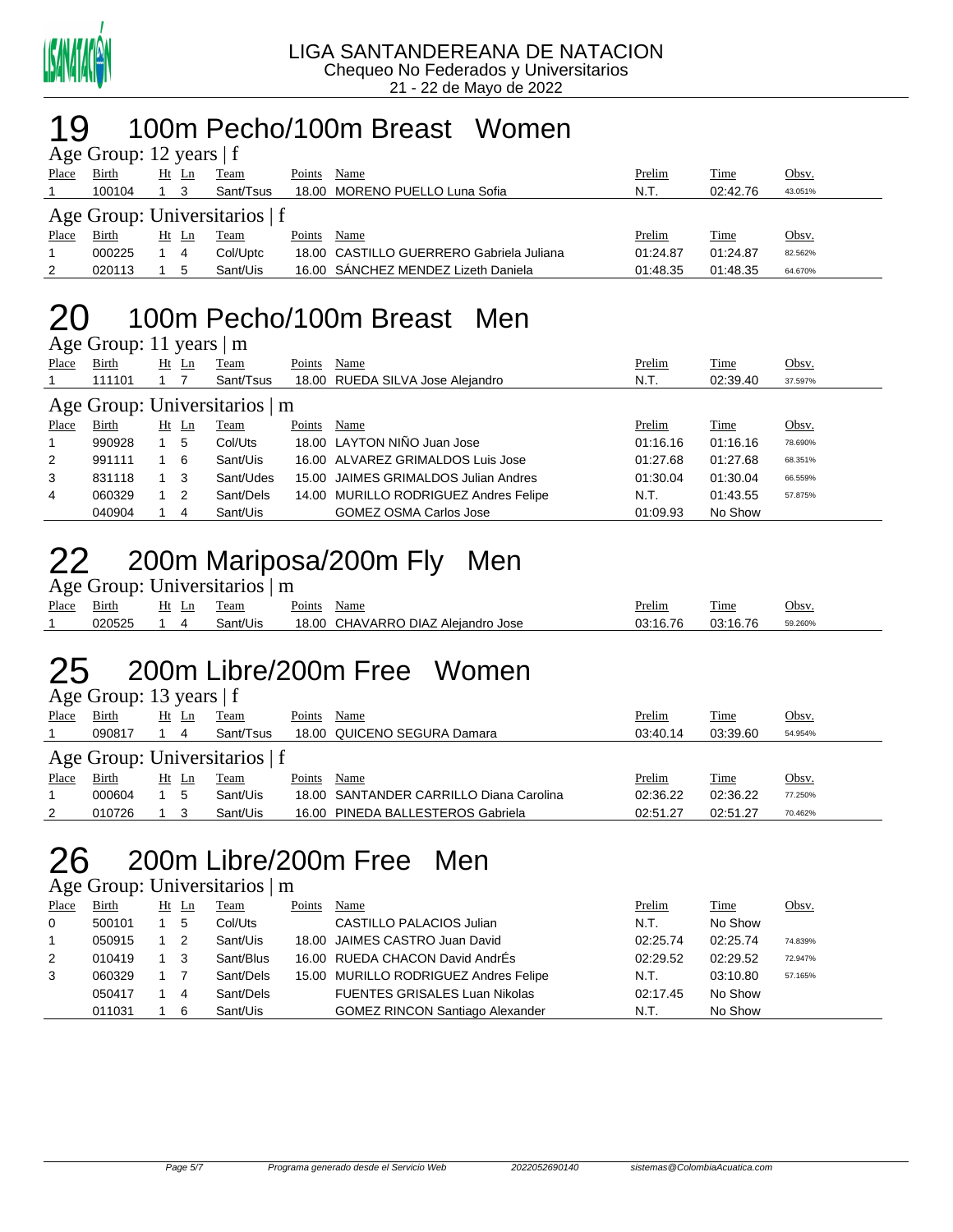

#### 50m Pecho/50m Breast Women  $\sin 10 \text{ years}$  | f

|                           | $\Delta g$ C Oroup. To years $\pm$ |             |                |                               |        |                                          |          |          |         |  |  |
|---------------------------|------------------------------------|-------------|----------------|-------------------------------|--------|------------------------------------------|----------|----------|---------|--|--|
| Place                     | Birth                              |             | $Ht$ Ln        | Team                          | Points | Name                                     | Prelim   | Time     | Obsv.   |  |  |
|                           | 120329                             |             |                | Sant/Blus                     |        | 18.00 AVENDAÑO CASAS Yesica Antonella    | N.T.     | 01:09.48 | 46.330% |  |  |
| Age Group: 13 years $ f $ |                                    |             |                |                               |        |                                          |          |          |         |  |  |
| Place                     | Birth                              |             | $Ht$ Ln        | Team                          | Points | Name                                     | Prelim   | Time     | Obsv.   |  |  |
|                           | 090817                             |             | 4              | Sant/Tsus                     |        | 18.00 QUICENO SEGURA Damara              | 01:06.32 | 00:57.21 | 56.266% |  |  |
|                           |                                    |             |                | Age Group: Universitarios   f |        |                                          |          |          |         |  |  |
| Place                     | Birth                              |             | $Ht$ Ln        | Team                          | Points | Name                                     | Prelim   | Time     | Obsv.   |  |  |
| 1                         | 000225                             |             | 5              | Col/Uptc                      |        | 18.00 CASTILLO GUERRERO Gabriela Juliana | 00:39.13 | 00:39.13 | 82.264% |  |  |
| 2                         | 020113                             | $1 \quad 3$ |                | Sant/Uis                      |        | 16.00 SÁNCHEZ MENDEZ Lizeth Daniela      | 00:47.49 | 00:47.49 | 67.783% |  |  |
| 3                         | 070718                             |             | $\overline{2}$ | Sant/Tsus                     |        | 15.00 JAIMES GARCÍA Sharon Sofia         | N.T.     | 00:49.34 | 65.241% |  |  |
|                           | 031013                             |             | 6              | Sant/Tsus                     |        | <b>GÓMEZ CORTES Maria Paula</b>          | N.T.     | No Show  |         |  |  |

### 28 50m Pecho/50m Breast Men

Age Group: 14 years | m

| Place                         | Birth  |                | $Ht$ Ln | Team      | Points | Name                                   | Prelim   | Time     | Obsv.   |  |  |
|-------------------------------|--------|----------------|---------|-----------|--------|----------------------------------------|----------|----------|---------|--|--|
| 1                             | 081108 | 1.             | 5       | Sant/Blus |        | 18.00 HERNANDEZ ESPINEL Cesar Santiago | N.T.     | 00:49.03 | 55.721% |  |  |
| 2                             | 081106 |                | 4       | Sant/Blus |        | 16.00 MEDINA PARRA Kevin Steban        | N.T.     | 00:55.72 | 49.031% |  |  |
| Age Group: Universitarios   m |        |                |         |           |        |                                        |          |          |         |  |  |
| Place                         | Birth  |                | $Ht$ Ln | Team      | Points | Name                                   | Prelim   | Time     | Obsv.   |  |  |
|                               | 990928 | $2 \quad 3$    |         | Col/Uts   |        | 18.00 LAYTON NIÑO Juan Jose            | 00:34.49 | 00:34.49 | 79.211% |  |  |
| 2                             | 990328 | 2              | - 5     | Col/Uts   |        | 16.00 PEREZ VALDES Ludwing             | 00:34.32 | 00:34.75 | 78.619% |  |  |
| 3                             | 991111 | 2 <sub>7</sub> |         | Sant/Uis  |        | 15.00 ALVAREZ GRIMALDOS Luis Jose      | 00:39.04 | 00:39.04 | 69.980% |  |  |
| 4                             | 010419 | $2 \quad 1$    |         | Sant/Blus |        | 14.00 RUEDA CHACON David AndrÉs        | 00:39.62 | 00:39.62 | 68.955% |  |  |
| 5                             | 831118 | $2 \quad 6$    |         | Sant/Udes |        | 13.00 JAIMES GRIMALDOS Julian Andres   | 00:41.10 | 00:41.10 | 66.472% |  |  |
| 6                             | 060329 | $2 \quad 8$    |         | Sant/Dels |        | 12.00 MURILLO RODRIGUEZ Andres Felipe  | N.T.     | 00:44.56 | 61.311% |  |  |
| 7                             | 980802 | 2 <sub>2</sub> |         | Sant/Udes |        | 11.00 RAMIREZ GALVIS Edgar Manuel      | 00:55.19 | 00:55.19 | 49.502% |  |  |
|                               | 040904 | 2              | 4       | Sant/Uis  |        | <b>GOMEZ OSMA Carlos Jose</b>          | 00:32.30 | No Show  |         |  |  |

# 29 100m Mariposa/100m Fly Women

| Age Group: Universitarios   f |
|-------------------------------|
|-------------------------------|

| Place | Birth  | Ht | Ln | Team     | Points | Name                              | Prelim | Time    | Obsv. |
|-------|--------|----|----|----------|--------|-----------------------------------|--------|---------|-------|
|       | 010726 |    |    | Sant/Uis |        | PINEDA BALLESTEROS Gabriela       | N.T.   | No Show |       |
|       | 020113 |    |    | Sant/Uis |        | SANCHEZ MENDEZ Lizeth Daniela     | N.T.   | No Show |       |
|       | 000604 |    |    | Sant/Uis |        | SANTANDER CARRILLO Diana Carolina | N.T.   | No Show |       |

# 30 100m Mariposa/100m Fly Men

Age Group: Universitarios | m

| Place | <b>Birth</b> | Ht | Ln | Team      | Points | Name                               | <u>Prelim</u> | Time     | Obsv.   |
|-------|--------------|----|----|-----------|--------|------------------------------------|---------------|----------|---------|
|       | 050915       |    | 6  | Sant/Uis  |        | JAIMES CASTRO Juan David           | N.T.          | No Show  |         |
|       | 970524       |    | 4  | Sant/Udes |        | PEDRAZA VALCARCEL Sergio Felipe    | N.T.          | No Show  |         |
|       | 010603       |    | 5  | Col/Uts   |        | <b>VERA GUTIERREZ Kevin Stiven</b> | N.T.          | No Show  |         |
|       | 020525       |    |    | Sant/Uis  |        | 18.00 CHAVARRO DIAZ Alejandro Jose | 01:18.75      | 01:18.75 | 67.238% |